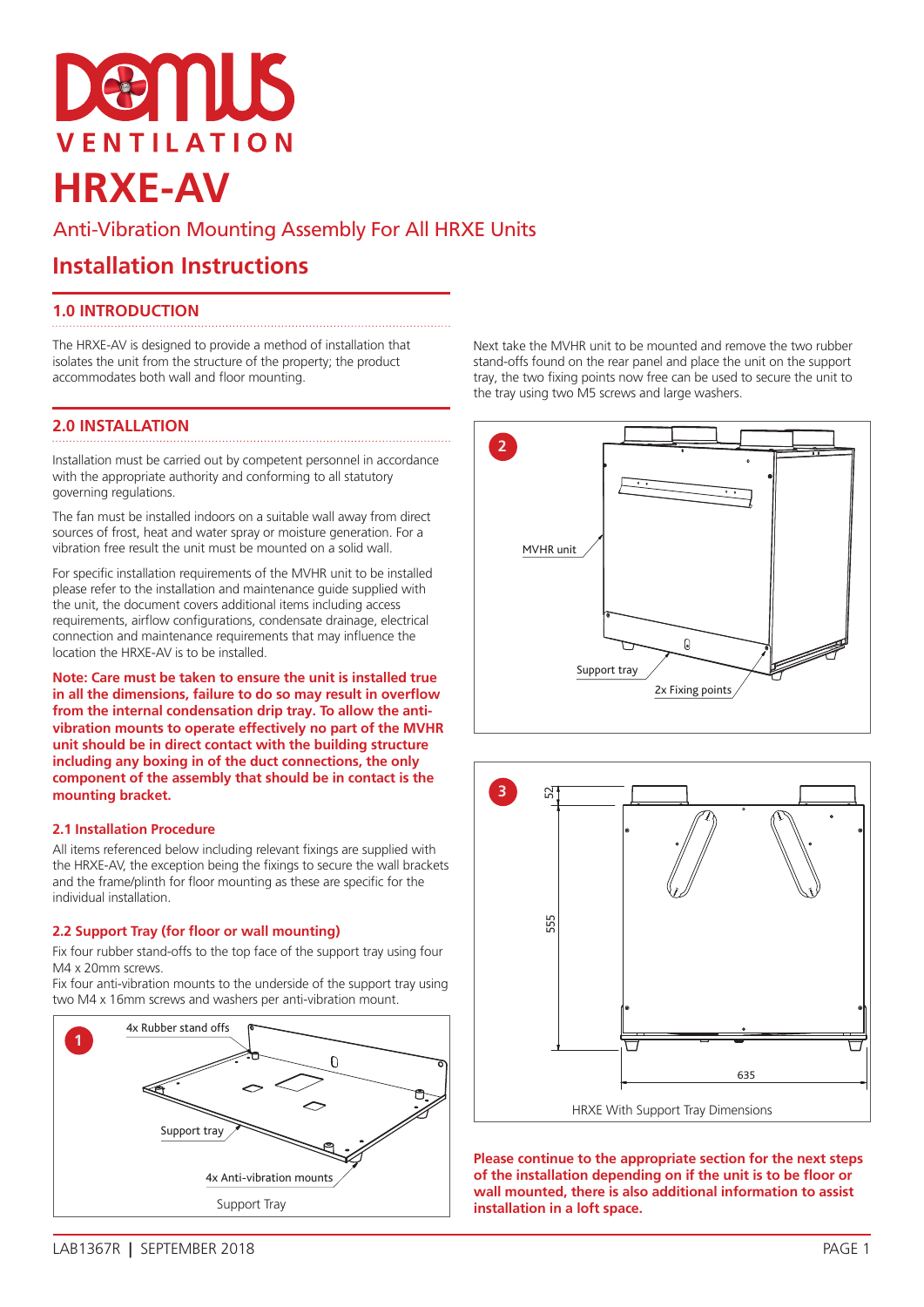

#### **2.3 Floor Mounting**

The assembly is now completed and can be secured to the desired frame/plinth (not provided) using the four M8 bolts or each of the threaded AV mounts (see figures 4 and 5).





#### **2.4 Wall Mounting**

Ideally the unit is designed for mounting on a solid wall. If fixing to a stud wall a piece of MDF at least 25mm thick should be solidly fixed behind the board, the MDF panel should ideally run from floor to ceiling but must be a minimum of 2m. The MDF panel should also extend width wise over a minimum of three studs with centres no more than 400mm, additional vertical supports may be required.

Fit the two angle brackets (figures 5 and 6) to suitable mounting structure (fixings not supplied) and secure cross brace using M5 screws.





The unit and support tray sub-assembly (figure 8) can then be placed on the wall brackets and secured in place using the four M8 bolts for each of the threaded AV mounts.



#### **2.5 Loft Mounting**

If mounting the unit in a loft space either the floor mounting method can be utilised or a false wall will need to be created to allow installation as per the wall mounting method. The false wall should be a MDF panel with a minimum thickness 25mm that is vertically fixed across the roof trusses to form a solid structure, additional vertical supports may also be necessary (figure 9).